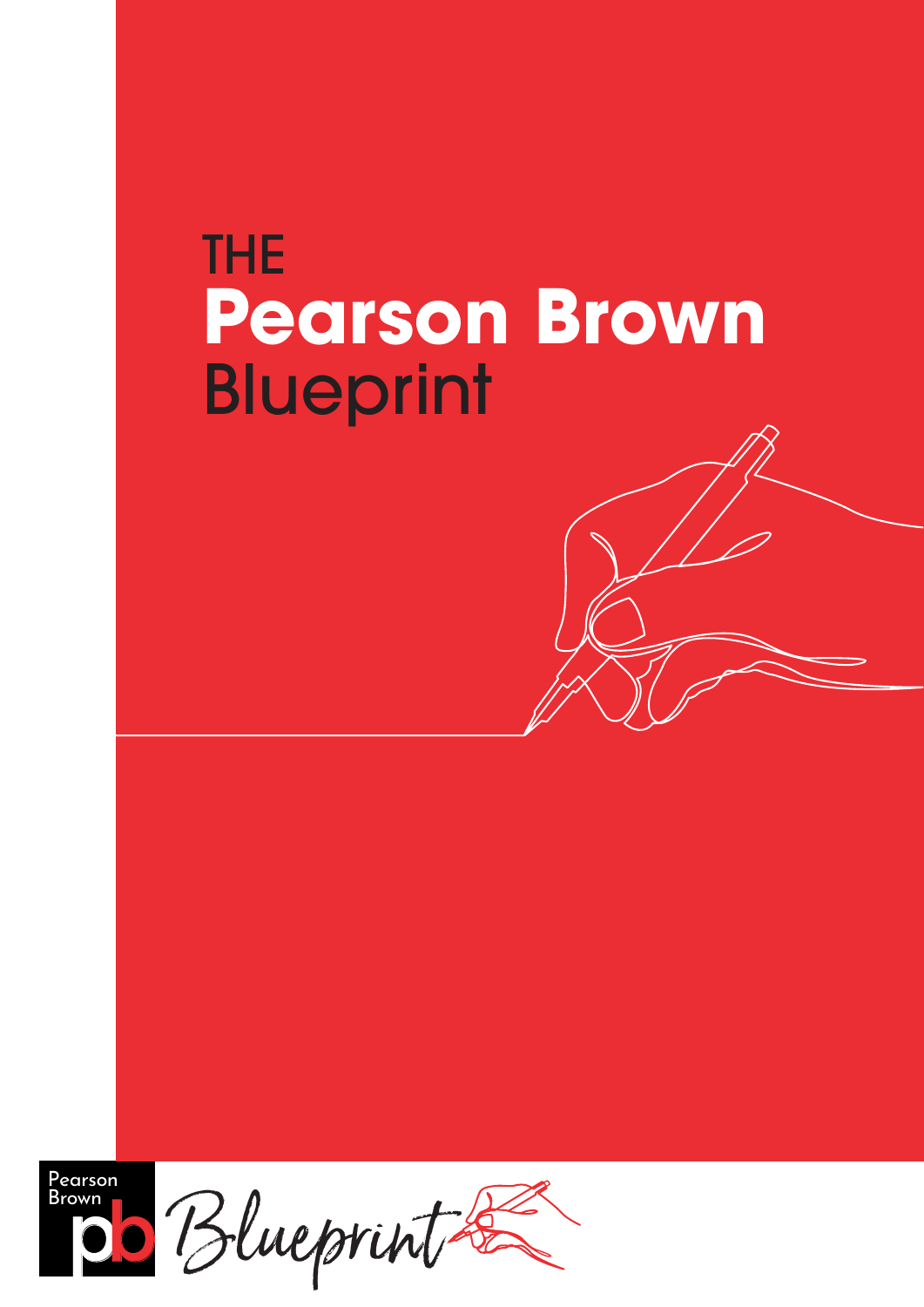# **Hello, I'm Matt Brown,**

Founder and director of Pearson Brown. Thanks for taking the time to look at our Blueprint, I hope you like what you read. I've put this together so you can get to know how we do things and why, it should make it easier for you to see if we're a good fit for your project.

So, a bit about me. I've worked in marketing and sales for over 12 years and have delivered services into businesses like Ford, Microsoft, The Co-operative, and BNP Paribas. I love working with smaller, growing companies too. I'm big into business and personal development and have developed my personal brand around this blend with my blog having a readership from over 100 countries now. I own multiple marketing agencies and have developed and exited many previous ventures.

I love, live and breathe this business and I hope you choose to work with us on your mission. I want to help you build something great.

All the best,

M Pen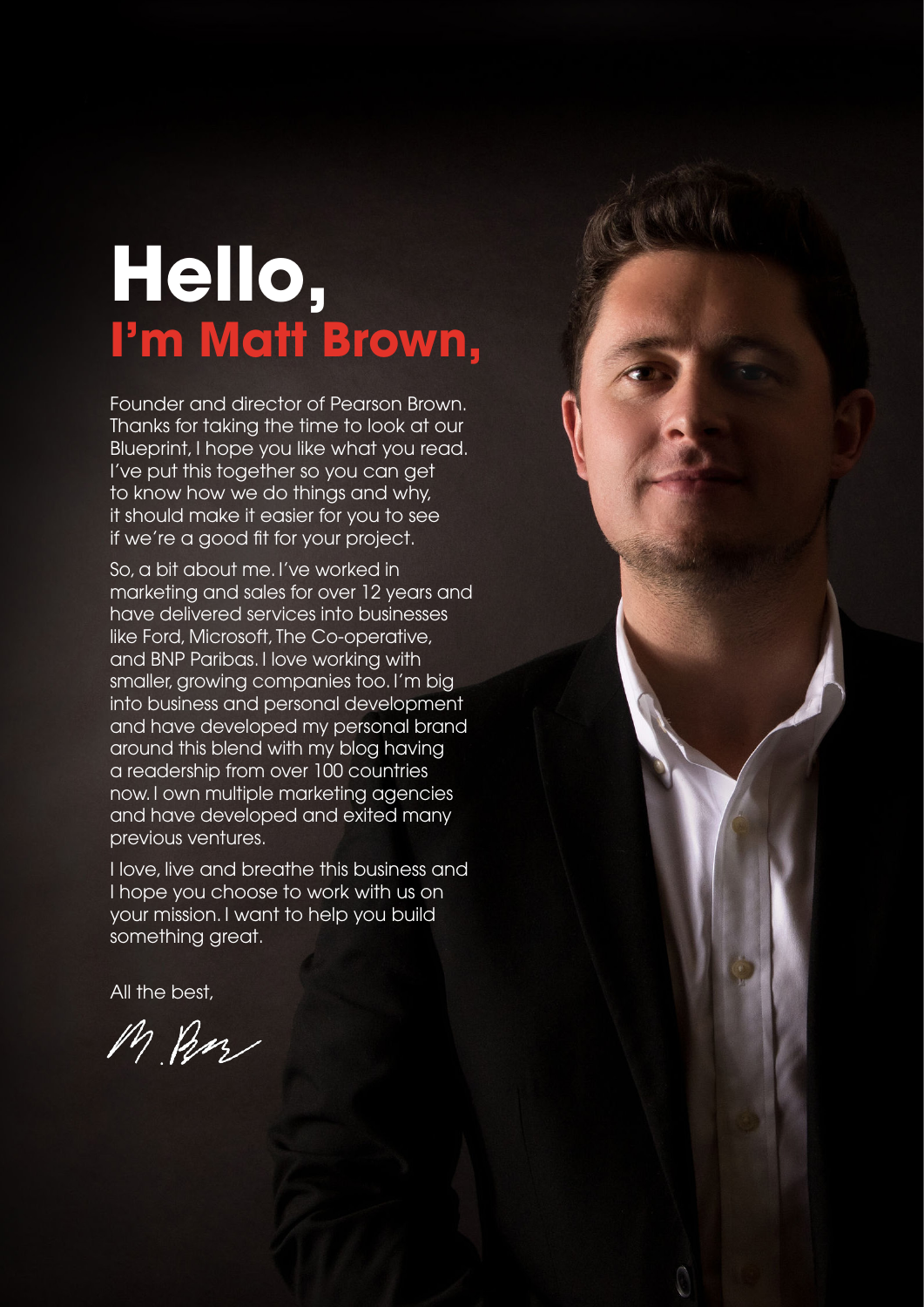# **Our foundation, your strength**

**Our Blueprint is what makes us unique. It's how we work, and it's how our expert creative copywriters get the results that they do.**

**The Pearson Brown Blueprint isn't just our copywriting bible, it has the power to shape all your future marketing activity – and your overarching business plan.**

**1. Tell us about your project and we will send you a proposal**



**2. Once that's signed, we go through The Fact Find together**



**3. Our copywriters go through The Process and consult you along the way**



**4. We present you with your first drafts**



**5. We complete any changes that you want and produce final drafts**



**6. Your new copywriting is ready for publishing!**

**07717 683642 matthew.brown@pearson-brown.co.uk** www.pearson-brown.co.uk

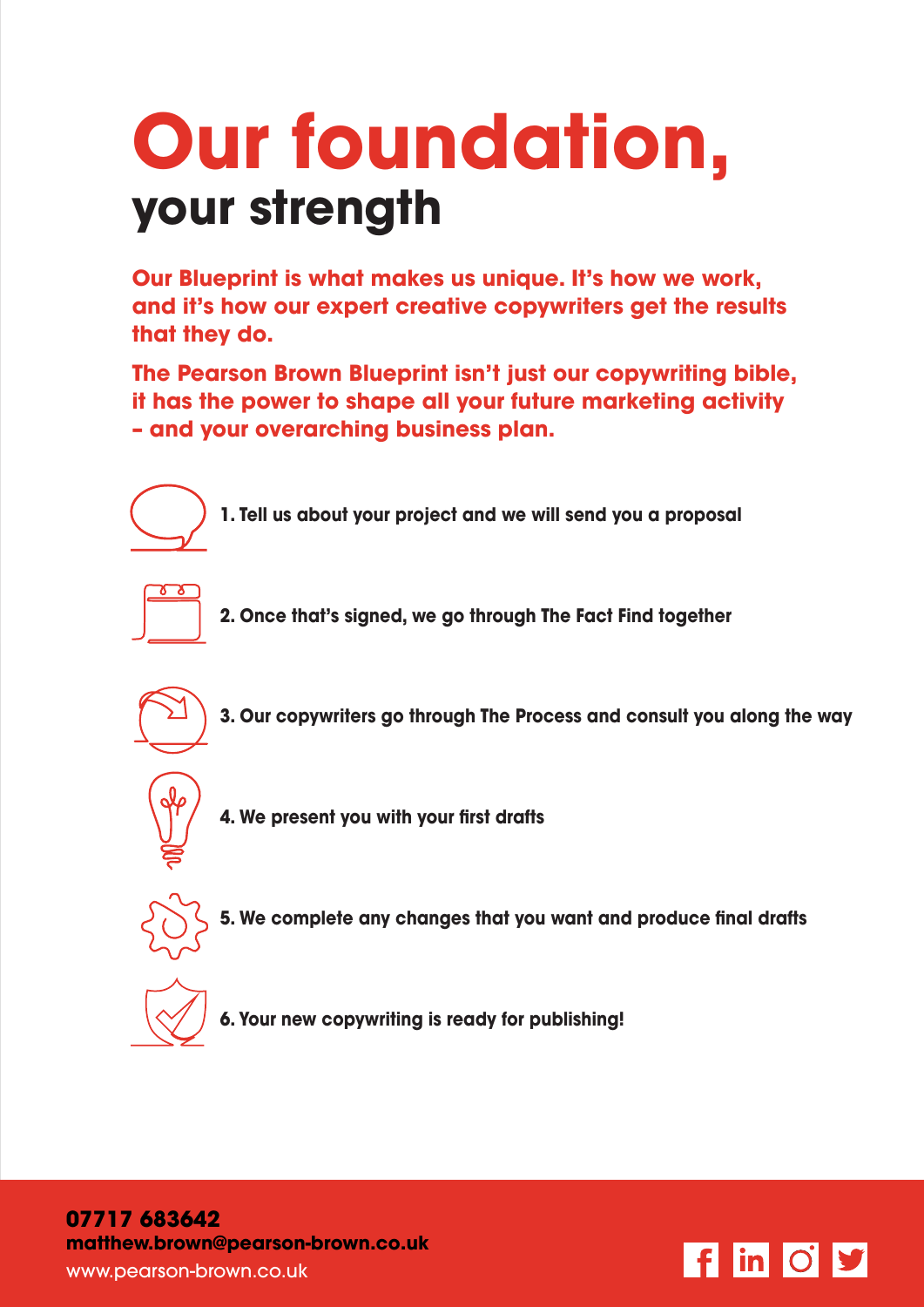# **Two key aspects make up The Blueprint:**

### **1. The Fact Find that we will work through with you 2. The Process that we will deploy to get you game-changing results**

### **Part I: The Fact Find**

We need to know all about you and your target audience:

- **1.** What is your tone of voice as a business?
- **2.** What do you stand for?
- **3.** What does your target customer look like?
- **4.** What problems are you solving for them? How do you make their life better?
- **5.** What are your passions as a business, why do you do what you do?

We've got a special guide that we will work through with you to complete this part of the process. When done right, you will reap the benefits of this for a long time to come as all your future marketing will impact the right people in the right way.



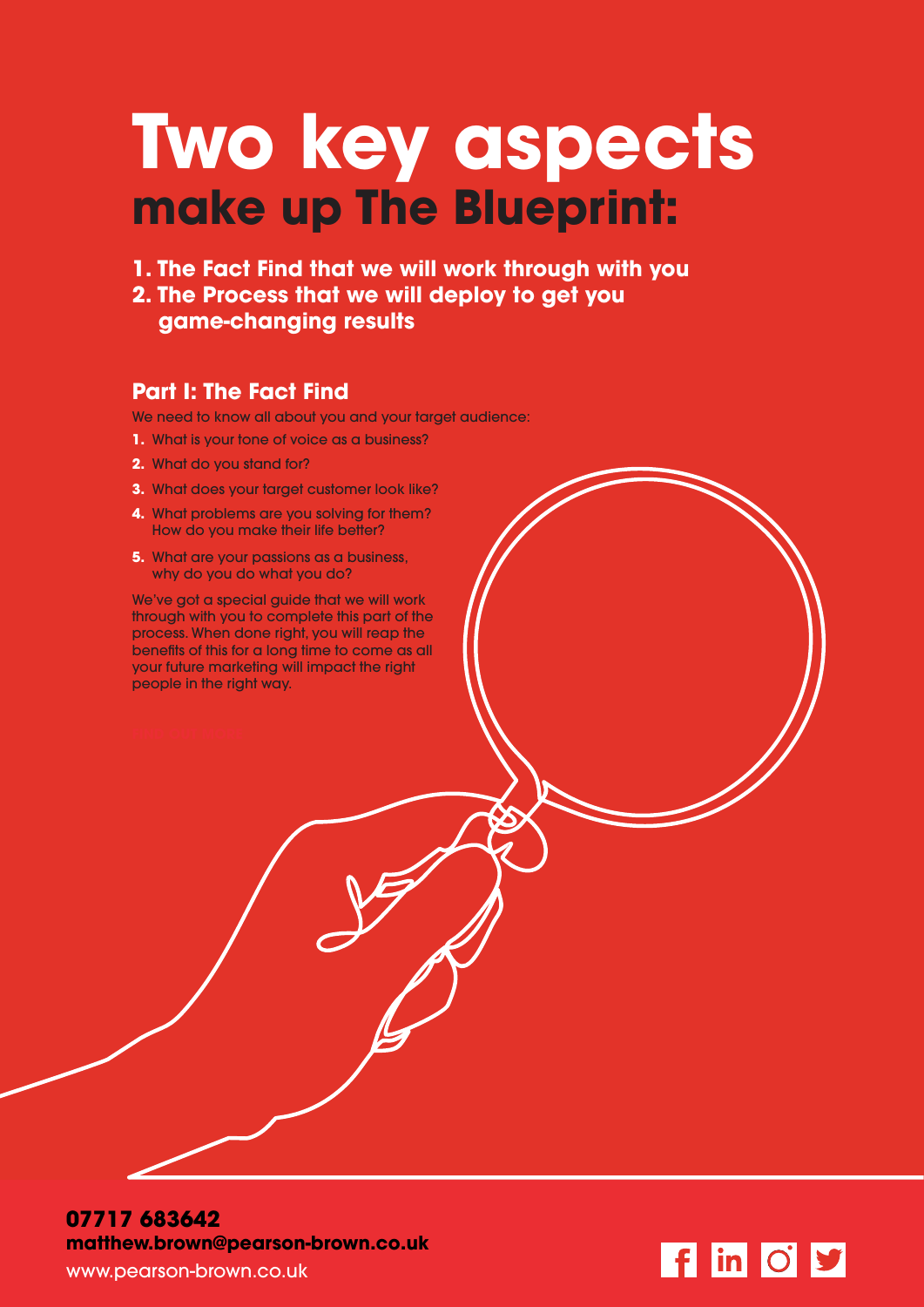## **Part II: The Process**

**The critical part of The Blueprint – the doing. You will see how this ties in neatly with The Fact Find.**

**These are the skills and the nuances that our copywriters use to get you that Pearson Brown effect – more leads and more customers.**

### **A) We show what you stand for**

Your customers want to know what you stand for so they can identify with you. What aspect of your offering do you want your customers to take on board and believe in as much as you do? What makes you unique, quirky, and just downright better?

#### **B) Niche it down**

Nothing appeals to everyone, so don't try to please the world. We talk directly to your ideal customer so that they understand the benefit of working with you over your competition.

### **C) Be human**

We cut out any industry jargon. Basically, if you wouldn't describe your business to your parents using the words on your website, don't have those words on your website. Appeal to the layman.

### **D) K.I.S.S**

Keep it simple stupid. We use clear, understandable copy that your customers will relate to. As well as cutting out industry jargon, it's important to avoid long meaningless phrases to try and sound smart – it has the opposite effect. Readers need to know what you do in simple terms, and what's in it for them. That's it.

#### **E) Sizzle over steak**

Your customers don't care about every aspect of what you can do. They care about what's in it for them specifically. Our copywriting will portray you as the problem solvers that you are by focusing on what your target customers want.

### **F) Personality prevails**

If your business were a person, what would it be like? Funny, witty, sarcastic, blunt, quiet, geeky, authoritarian? We will figure this out in The Fact Find and weave your personality through your copy.

### **G) The attention GRAB**

Your customers are like little children. If you can't grab their attention and excite them immediately, they will move on. We're experts at the attention grab and will use this technique in all the right places.

#### **H) Show, don't tell**

We won't tell your audience that you're passionate about what you do, we will show them. Your copywriting will scream pride, passion, and commitment. This is why question five of The Fact Find is there.

#### **I) Lean, mean, readable machine**

Readability is crucial. We will edit everything with a fine-tooth comb so that your copy reads well and is 100-percent professional. We know you wouldn't be happy with anything less, and neither would we.

**07717 683642 matthew.brown@pearson-brown.co.uk** www.pearson-brown.co.uk

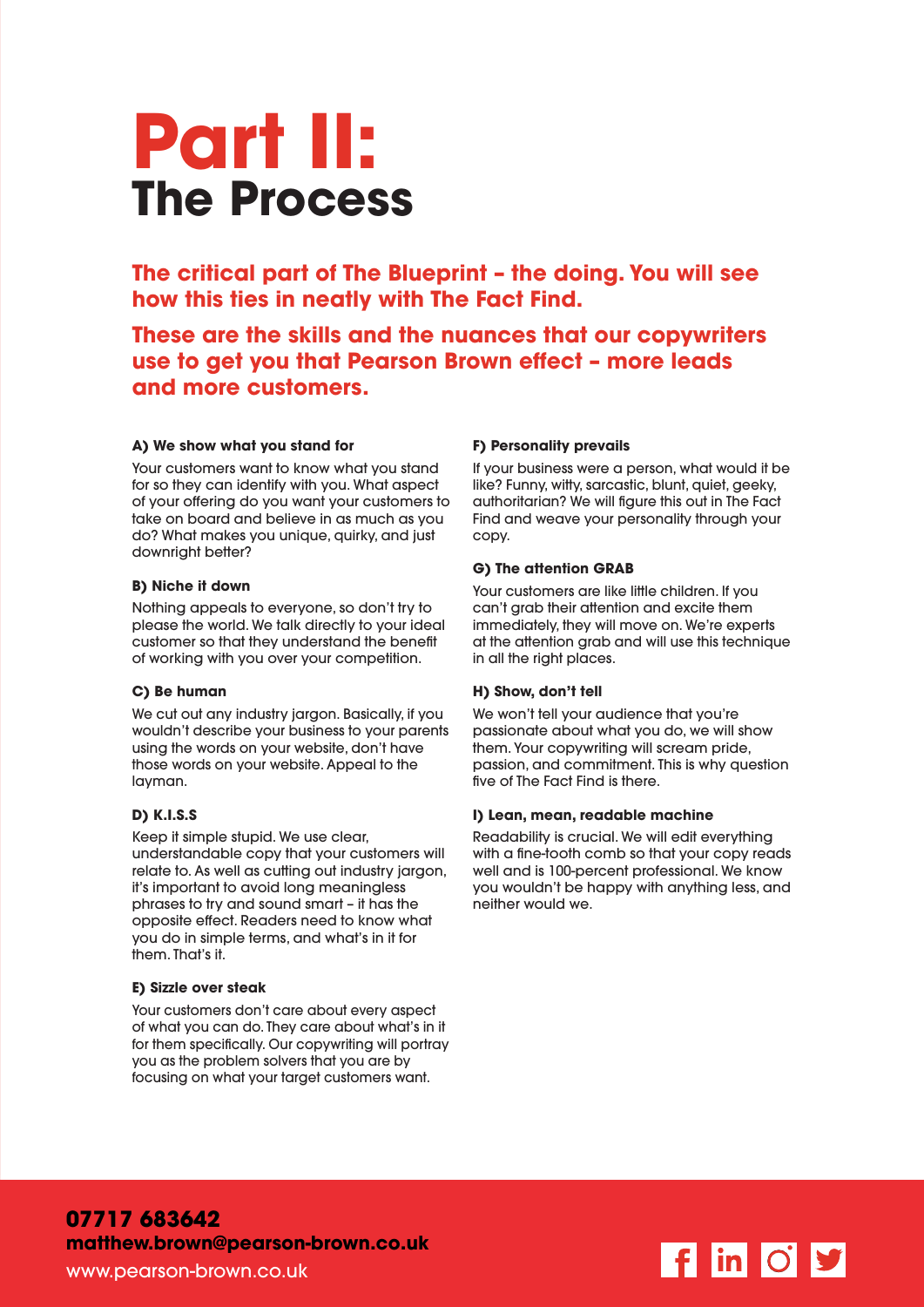# **A few words from our clients**

After a consultation meeting, where I presented Pearson Brown with the information and the brief, they went away and later came back with a piece of work that read just like the words had come from my own hand! Truly impressive.

**Paul Schofield,** *Principal, Schofield & Associaties Financial Planning*

We have been working with Pearson Brown for several months on creating blogs for our website to build our brand in a new venture. They are professional, easy to get along with and nothing is ever a hassle for them. I would not hesitate in recommending Pearson Brown to anyone who is looking to grow their online presence.

**Janice Minihan,** *Founder & Director, Minihan Property Group*

I appreciate how Pearson Brown take the time to understand the specific needs of my audience, using the appropriate tone and language to ensure the consultative approach needed in the social care sector. They find the right balance between friendly and professional, it's as if I am talking directly to my audience myself.

**Gary Derbyshire,** *Regional Director, Promedica 24*

I've been blown away by the support and service I've received over the last 6 months. With patience and poise Matthew and his team have confidently and creatively guided me to take my story out of my head and get it onto paper. Matthew is a superb listener; he takes in all the little details and creates content that's unique to you and you alone.

**Liz Pollard,** *Owner, Liz Pollard Consultancy*

Having known Matthew for over 12 months I can safely say I'm very happy with how things work between us. Pearson Brown not only deliver great copy for my website, but also edit my marketing material. I have recommended them to a number of clients for articles, blogs, web content, social media, emails and other content and I've only ever had good feedback. I will use them more and I will recommend them again!

**Steven Logan,** *The Business Facilitator*



**07717 683642 matthew.brown@pearson-brown.co.uk** www.pearson-brown.co.uk

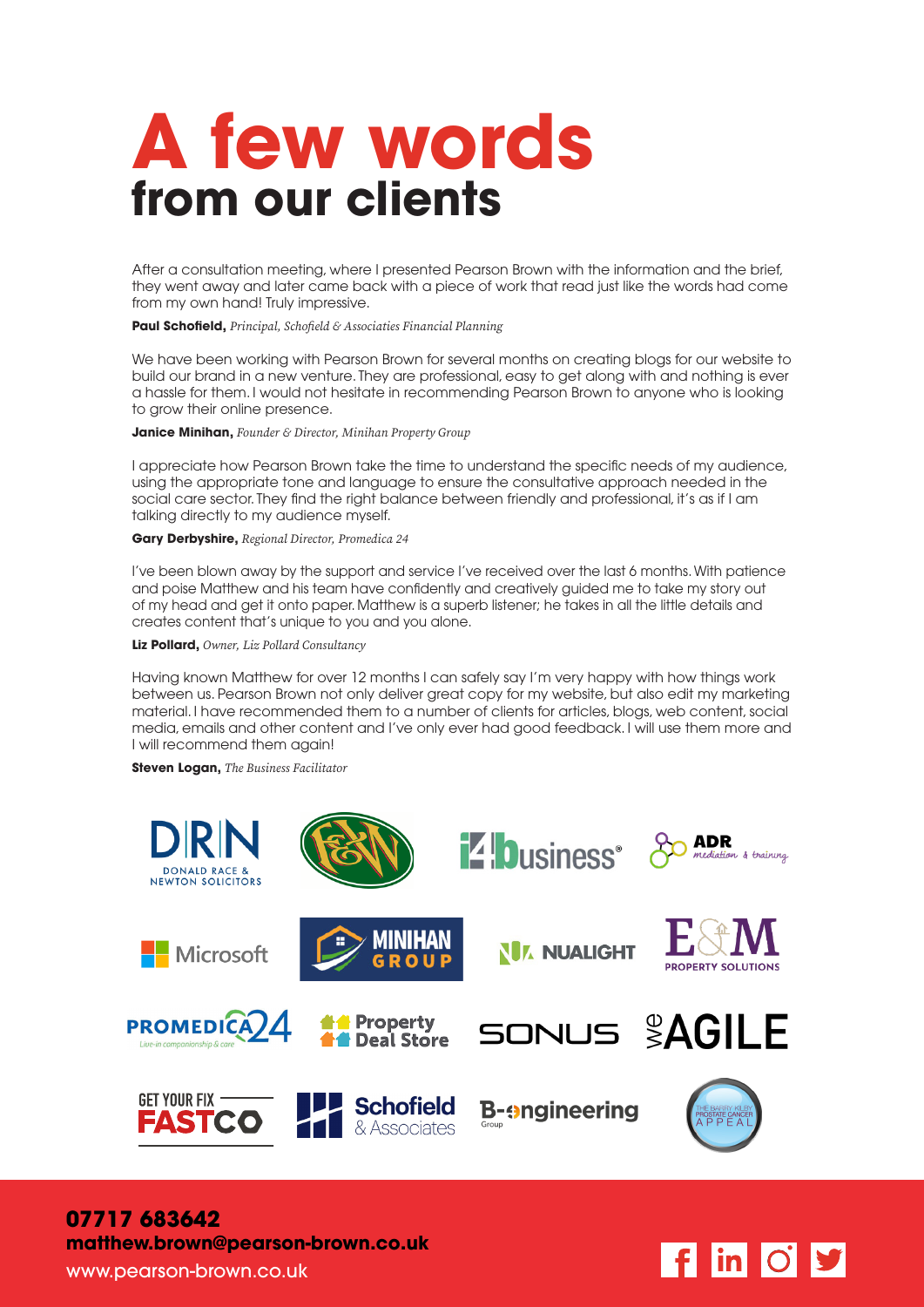### **How we can help**

### **Finally, we thought we'd provide an insight into what our copywriters can help with – it might spark an idea for your business.**

### **Website**

Your website is your number one online sales asset, let's make it work!

### **Brochures & welcome packs**

Brochures (like this) are your chance to provide extra information, and hopefully close the deal.

### **Product sheets/literature**

Product sheets and other literature as the name suggests tell potential buyers about your products and services. You should have one for every product that you have.

### **Case studies**

Case studies are different: the black sheep of your sales content. They're written in a different style, but they work. They do, however, need a professional to produce them.

### **Whitepapers**

Whitepapers are similar to case studies in terms of writing style as they also take you away from the creative and are more factual, formal documents. They're an authoritative report on a specific topic and are great to capture high value leads.

### **Presentations**

Whether you're pitching your business, conducting training, or sharing your knowledge, make sure the written content within your PowerPoint, or any such delivery method, is professional and impactful.

### **Exhibitions**

Showing off your company at events, and all your perfectly crafted new product literature? You've got to get your message across within seconds of someone stopping by. A few words need to have a big impact on your banners and stands – get help with this if you need it.

### **Proposals**

Sending a proposal isn't just about the pricing, this is your ultimate opportunity to convince your prospect that you're the company for them.

### **Email marketing**

Your email list is full of potential customers and advocates of your brand: use it. This is where effective copywriting really comes into its own to get you game-changing results – consider ongoing campaigns.

### **Blogging**

You should use your blog to educate, inform, and entertain your audience to build your brand over time. It's a critical part of your marketing. Content increases your exposure, positions you as a trusted authority in your industry, and generates automatic leads over the long-term. It's great for SEO too, Google will love you and rank you higher.

### **Get In Touch!**

**We hope this has given you more insight into how we do things here at Pearson Brown and the extra value you will get if you choose to work with us.**

**This process will get you the results that your products and services deserve. Let's turn those browsers into buyers and increase your conversion rate.**